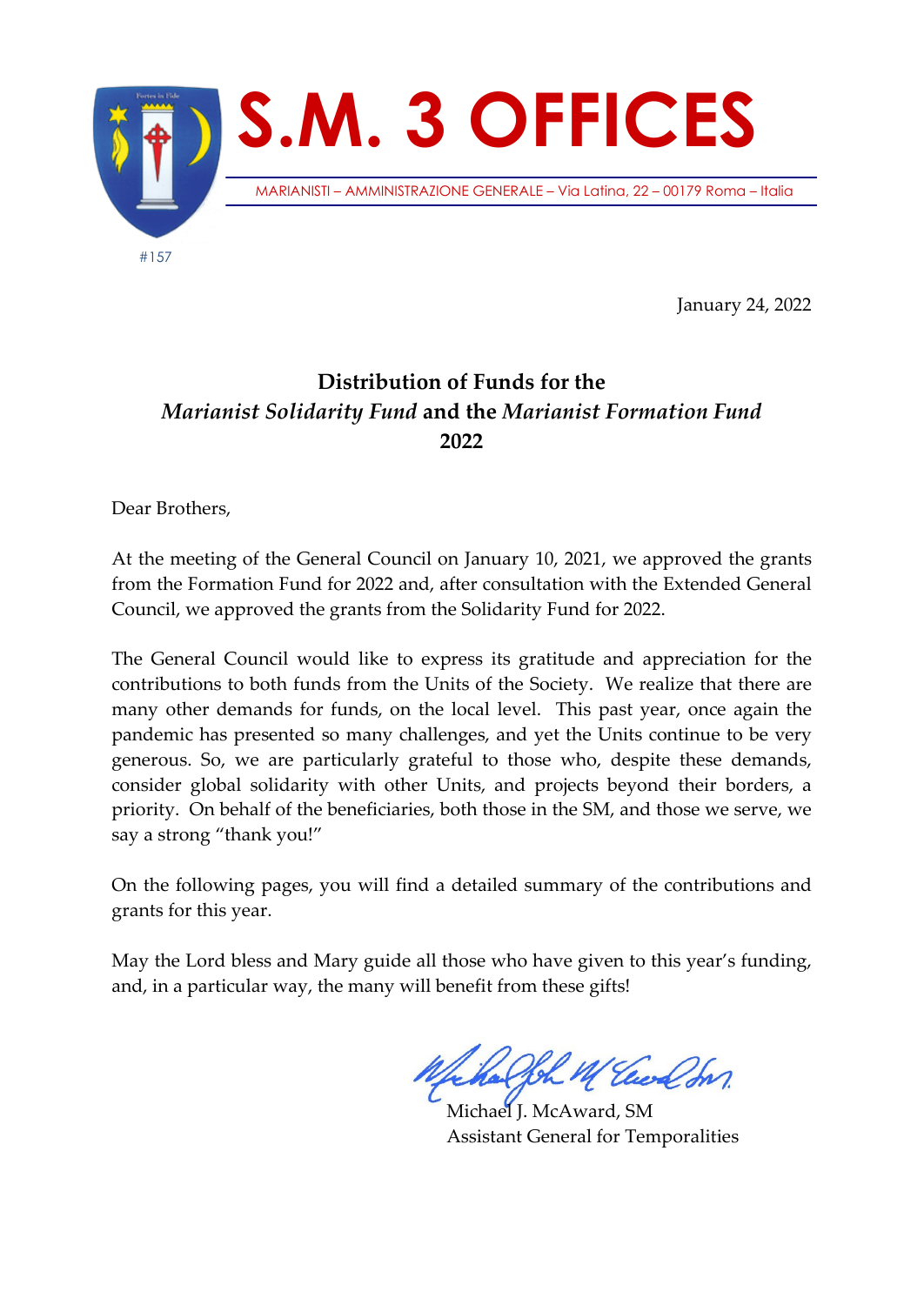## **Marianist Solidarity and Formation Funds 2022**

| <b>Contributions</b>          | USD \$       |
|-------------------------------|--------------|
| Region of Austria-Germany     | \$28,217.00  |
| Canada Community              | \$15,500.00  |
| Region of Chile               | \$3,000.00   |
| Province of France-Belgium    | \$56,435.00  |
| Region of Italy               | \$22,574.00  |
| Region of Japan               | \$50,000.00  |
| Region of Korea               | \$22,574.00  |
| Province of Meribah           | \$14,673.00  |
| Province of Spain             | \$141,088.00 |
| Region of Peru                | \$10,000.00  |
| Province of the United States | \$102,000.00 |
| <b>General Administration</b> | \$260,815.00 |
| <b>Total Contributions</b>    | \$726,876.00 |

| <b>MARIANIST SOLIDARITY FUND GRANTS APPROVED</b>                  | USD \$       |
|-------------------------------------------------------------------|--------------|
| <b>Region of Argentina</b>                                        |              |
| Fátima (Villa Soldati): Educational Technology and Library        | \$22,000.00  |
| <b>Province of France: District of Ivory Coast</b>                |              |
| Purchase of a harvest truck - Akacomoekro                         | \$90,000.00  |
| <b>Region of Eastern Africa</b>                                   |              |
| Lilongwe: Construction of Student Hostel                          | \$142,000.00 |
| Karonga: Miracle-Entrepreneurial Technical Training Equipment     | \$54,000.00  |
| Mombassa: Marianist Technical Institute - Electrical Education    | \$40,000.00  |
| <b>Province of France (Sector of Congo)</b>                       |              |
| Voka (Brazzaville): Banana Plantation                             | \$10,000.00  |
| Kinshasa: Roof renovation at the Centre Spirituel/ Acquisition of | \$8,360.00   |
| Instruments for the chapel                                        |              |
| <b>Province of the USA: District of India</b>                     |              |
| Singhpur: Community Residence Building                            | \$75,155.00  |
| <b>Budakata: RC Mission School-Borewell</b>                       | \$2,861.00   |
| Deepahalli: Rainwater Harvesting                                  | \$14,000.00  |
| Deepahali: St. Joseph Academy - Computers                         | \$2,000.00   |
| <b>Region of Togo</b>                                             |              |
| Sotouboua (LS Robert Mattlé): Construction classrooms and labs    | \$124,000.00 |
| Sotouboua (LS Robert Mattlé) : Lodging for teachers               | \$27,000.00  |
| <b>TOTAL</b>                                                      | \$611,376.00 |